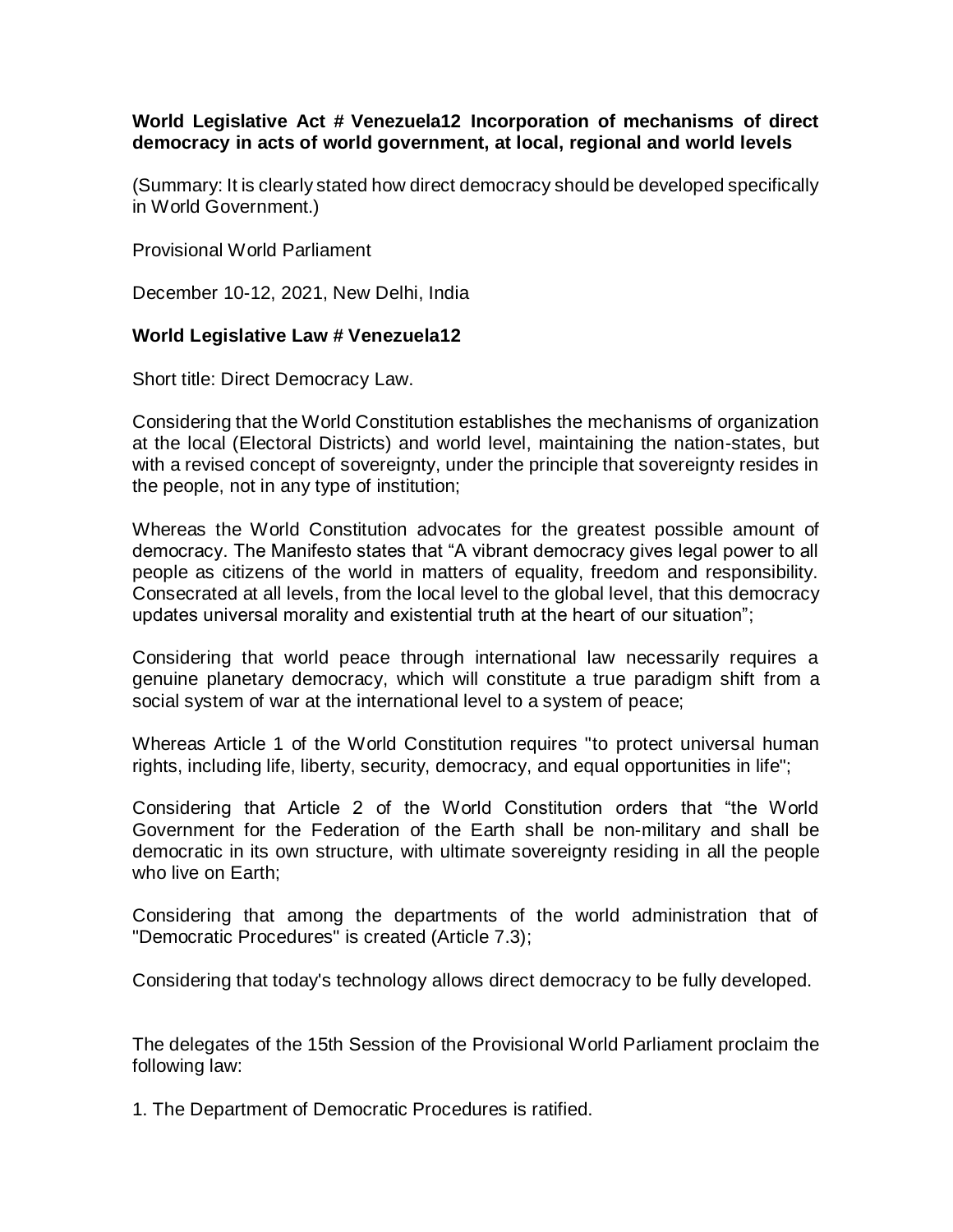2. The Department of Democratic Procedures will design, at each of the levels of government, the mechanisms for the full exercise of Direct Democracy by the citizens of the world, so that they participate actively and prominently in all decisions at the Legislative, Executive, Judicial, Coercive and Public Defender levels.

3. XXXXX is appointed as Director of the Department of Democratic Procedures, to initiate its functions in the Provisional World Government.

4. The Director shall propose to the President of the Provisional World Parliament, in consultation with organizations in each of the five regions, up to thirty persons, of which the President shall select ten, to complete the eleven-members Board of Directors of the Department.

5. The Department of Democratic Procedures will interact with the President of the Provisional World Parliament, and will present a proposal for mechanisms to the Provisional World Parliament, within a period of no more than one year.

Adopted as amended December 12, 2021

**Witnessed** Eugenia Almand, secretary Provisional World Parliament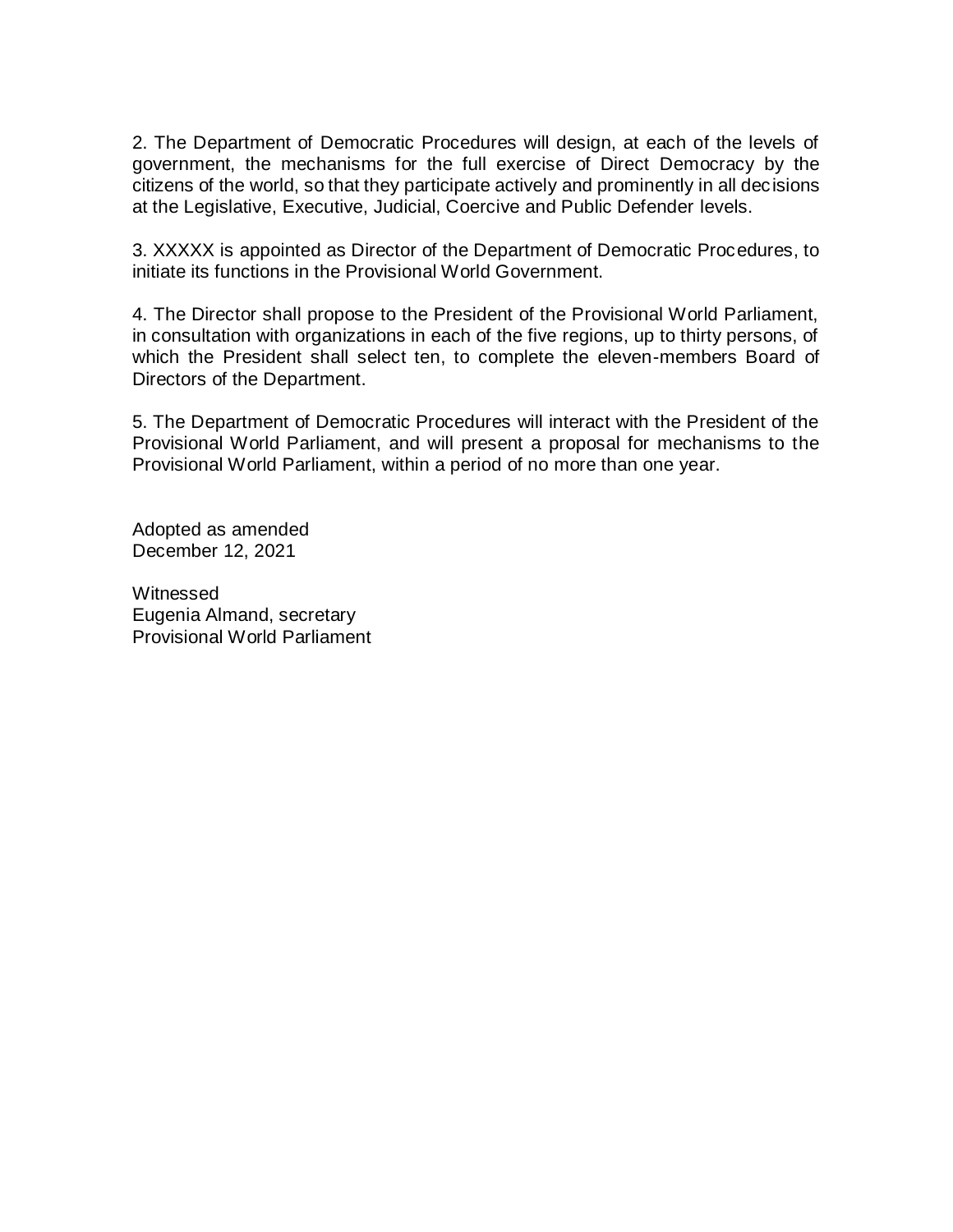## **Acta Legislativa Mundial #Venezuela12 Incorporación de mecanismos de democracia directa en los actos de gobierno mundial, a niveles local, regional y mundial**

(Resumen: Se establece claramente cómo se debe desarrollar específicamente la democracia directa en el Gobierno Mundial.)

Parlamento Mundial Provisional

Del 10 al 12 de diciembre de 2021, Nueva Delhi, India

## **Ley Legislativa Mundial # Venezuela12**

Título corto: Ley de Democracia Directa.

Considerando que la Constitución Mundial establece los mecanismos de organización a nivel local (Distritos Electorales) y mundial, manteniendo los estadosnación, pero con un concepto revisado de soberanía, bajo el principio que la soberanía reside en el pueblo, no en ningún tipo de institución;

Considerando que la Constitución Mundial aboga por la mayor cantidad posible de democracia. En el Manifiesto se establece que "Una democracia vibrante les da poder legal a todas las personas como ciudadanos del mundo en materia de igualdad, libertad y responsabilidad. Consagrada en todos los niveles, desde el nivel local al nivel global, que esta democracia actualiza la moral universal y la verdad existencial en el corazón de nuestra situación";

Considerando que la paz mundial a través del derecho internacional exige necesariamente una democracia planetaria genuina, que constituirá un verdadero cambio en el paradigma de un sistema social de guerra a nivel internacional a un sistema de paz;

Considerando que el Artículo 1 de la Constitución Mundial exige "proteger los derechos humanos universales, incluyendo la vida, la libertad, la seguridad, la democracia, y las oportunidades iguales en la vida";

Considerando que el Artículo 2 de la Constitución Mundial ordena que "el Gobierno Mundial para la Federación de la Tierra debe ser no militar y debe ser democrático en su propia estructura, y la soberanía última debe residir en todas las gentes que viven en la Tierra;

Considerando que entre los departamentos de la administración mundial se crea el de "Procedimientos Democráticos" (Artículo 7.3);

Considerando que la tecnología de hoy en día permite desarrollar plenamente la democracia directa.